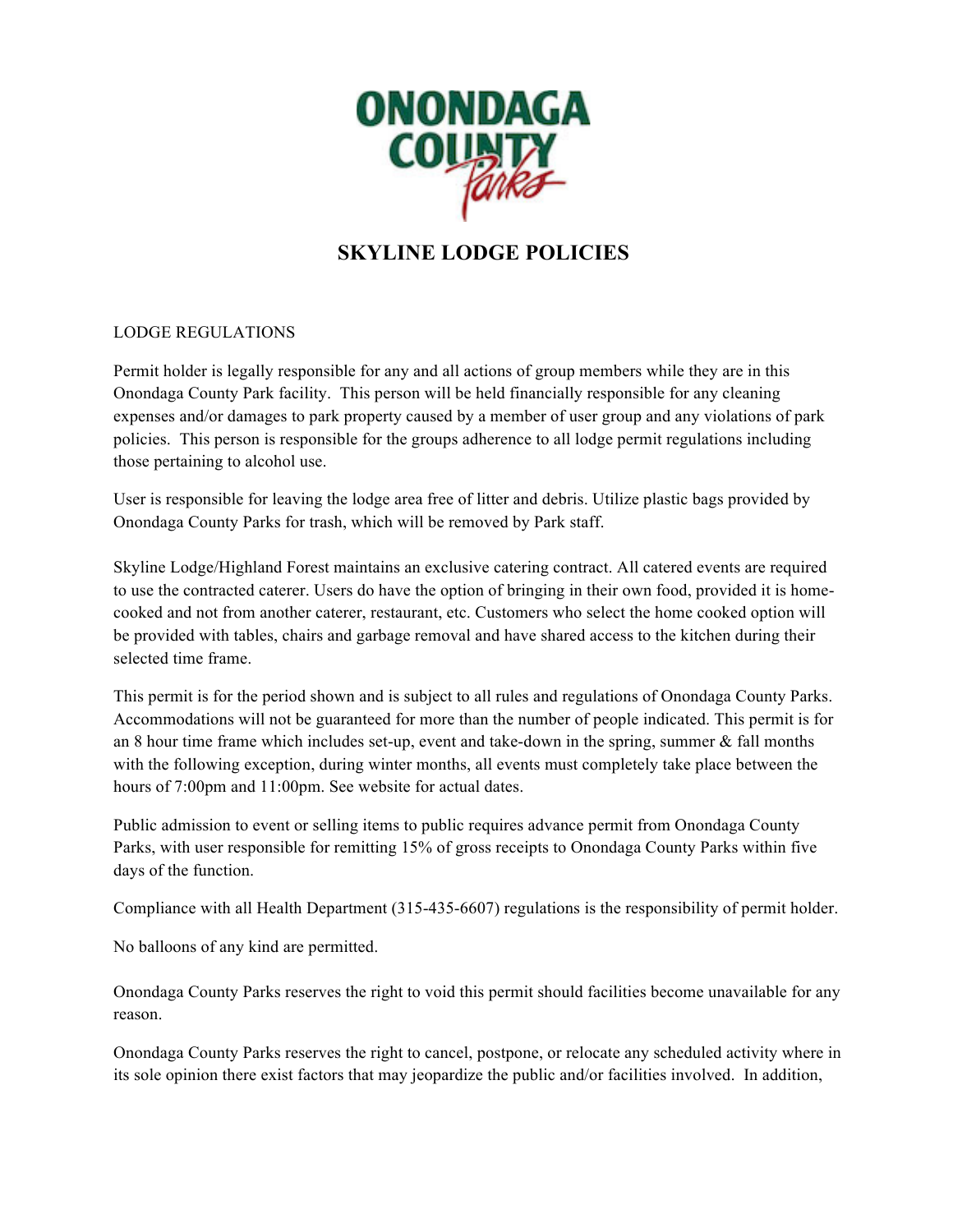Onondaga County Parks will not be held liable for any damages/loss of services created by acts of nature on the date of the scheduled facility use.

## CANCELLATION/REFUND POLICY

CANCELLATIONS: In the event you need to cancel a reservation, refunds will not be granted unless the permit holder notifies the Onondaga County Parks Reservations Office in writing by mail or email: E-mail: reservations@ongov.net or

Mail: Onondaga County Parks, Attn: Reservations, 106 Lake Drive, Liverpool, NY 13088

·Cancellations received more than 10 months before the original event date will receive a full refund, minus a \$50 per rental day non-refundable administrative charge.

·Cancellations received less than 10 months before the original event date will not receive a refund. Any payments made less than 10 months before the original event date are non-refundable. Payments made for the Limestone Room or Kenyon Hollow Room are not refundable.

Refund guidelines for cancellation of special events and large groups (over 1,000 people) vary and are handled by park superintendent.

## ALCOHOL BEVERAGE AND FOOD SERVICE

Onondaga County Parks places top priority upon safe and legal use of alcoholic beverages.

No person under the legal drinking age of 21 may possess or consume alcoholic beverages in Onondaga County Parks.

Approved quantities of alcohol may only be dispensed and consumed in the lodge area for which this reservation pertains.

Alcohol beverage consumption or open containers of alcoholic beverages are prohibited in all parking areas.

Glass containers are generally prohibited on exterior grounds and grass areas. Special provisions will be made to accommodate glass containers for inside functions at Onondaga County Park lodges.

Functions at Skyline Lodge shall utilize exclusive licensed caterer for alcohol sales and/ or distribution of food service unless event is self-prepared, home cooked affair as approved by Onondaga County Parks.

Maximum amounts of alcohol permitted are based upon listed criteria, contingent upon advance approval by Parks Commissioner or his agent and will be strictly enforced. These alcohol limits are maximum